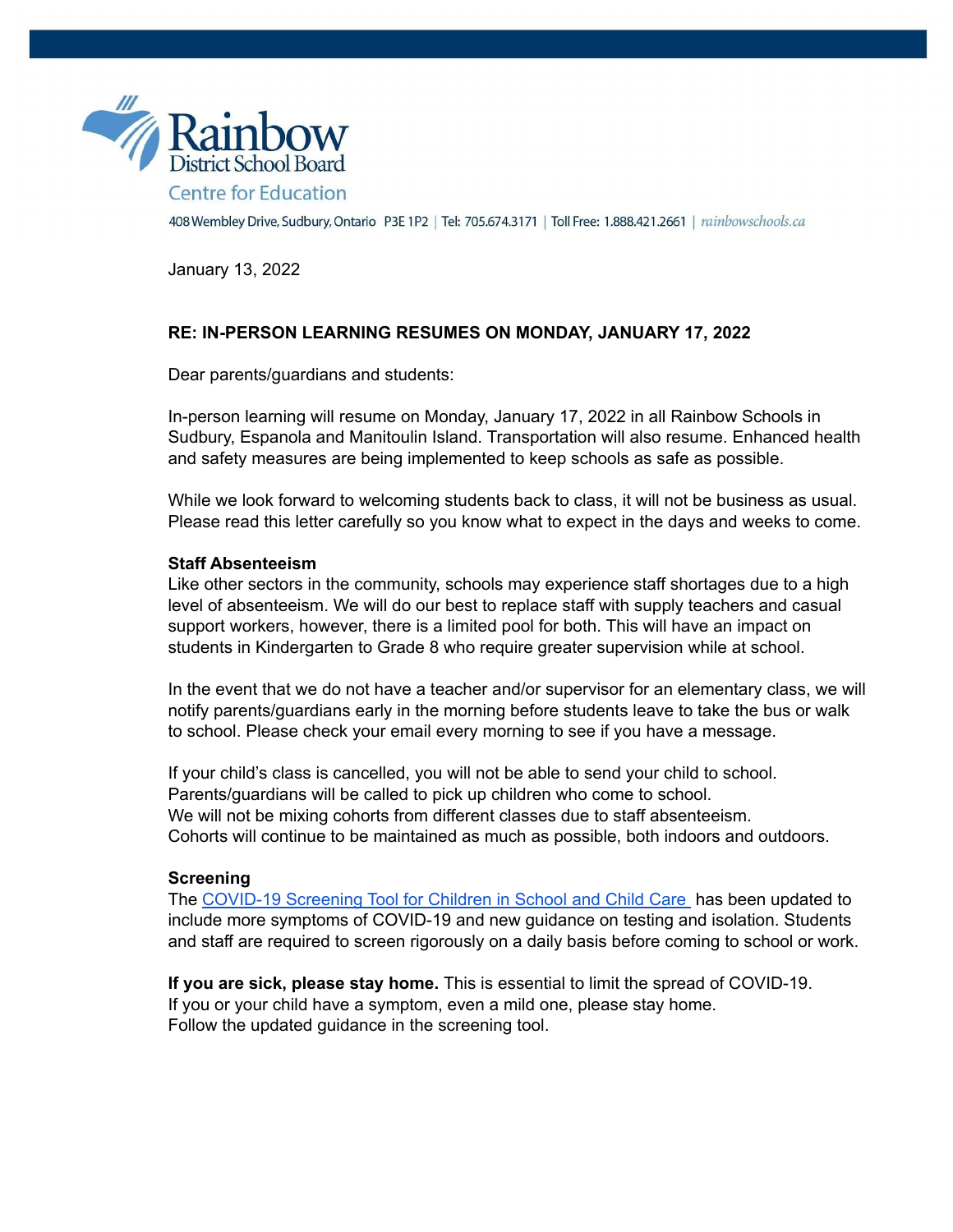

## **Daily confirmation of screening**

The Ministry of Education has directed school boards and schools to perform daily confirmation of self-screening for students.

Parents/guardians of students in Kindergarten to Grade 6 will be required to submit a form to confirm that they have completed the screening tool for their children. Schools will provide the link to parents/guardians via email before the start of each school day. (If you do not have email, please contact the school.)

Students in Grades 7 to 12 will confirm that they have completed the screening tool with their teachers in homerooms. The student's daily attendance will serve as confirmation.

### **Emergency Contacts**

All parents/guardians must ensure they have shared a full list of emergency contacts with the school. This will be important in case parents/guardians are not available. Emergency contacts must be aware that they could be called to pick up children when they are sick.

### **Masking**

Please ensure your child wears a mask to school, including the bus, and send extras in case they get wet. Schools will have a supply of three-ply cloth masks that children will be encouraged to wear. Students will be required to wear masks indoors and outdoors at all times. Kindergarten students have the option of wearing face shields or visors if masks cannot be tolerated. We encourage families to watch these videos on how to properly wear a mask - for kids and for teens. We have also developed a fact sheet.

### **Testing**

Rapid Antigen Test kits were sent home with in-person learners prior to the winter break. Families were asked to save a test to use before returning to school after the break. Your child's participation in rapid antigen screening is voluntary. Students are not required to complete the testing to return to the classroom. They are also not required to submit results.

For those who do have access to a test and wish to participate, it is recommended students conduct a rapid antigen test on Monday morning PRIOR to coming to school. Students who test positive on a Rapid Antigen Test will be required to self-isolate immediately. Students will no longer be required to confirm the result with a PCR test.

### **Case and Contact Management**

The Ministry of Health has updated its quidance for schools and child care settings on case, contact and outbreak management. The guidance contains important information on COVID-19 testing and isolation requirements in response to the Omicron surge. We encourage you to read the guidance document and keep it handy for reference.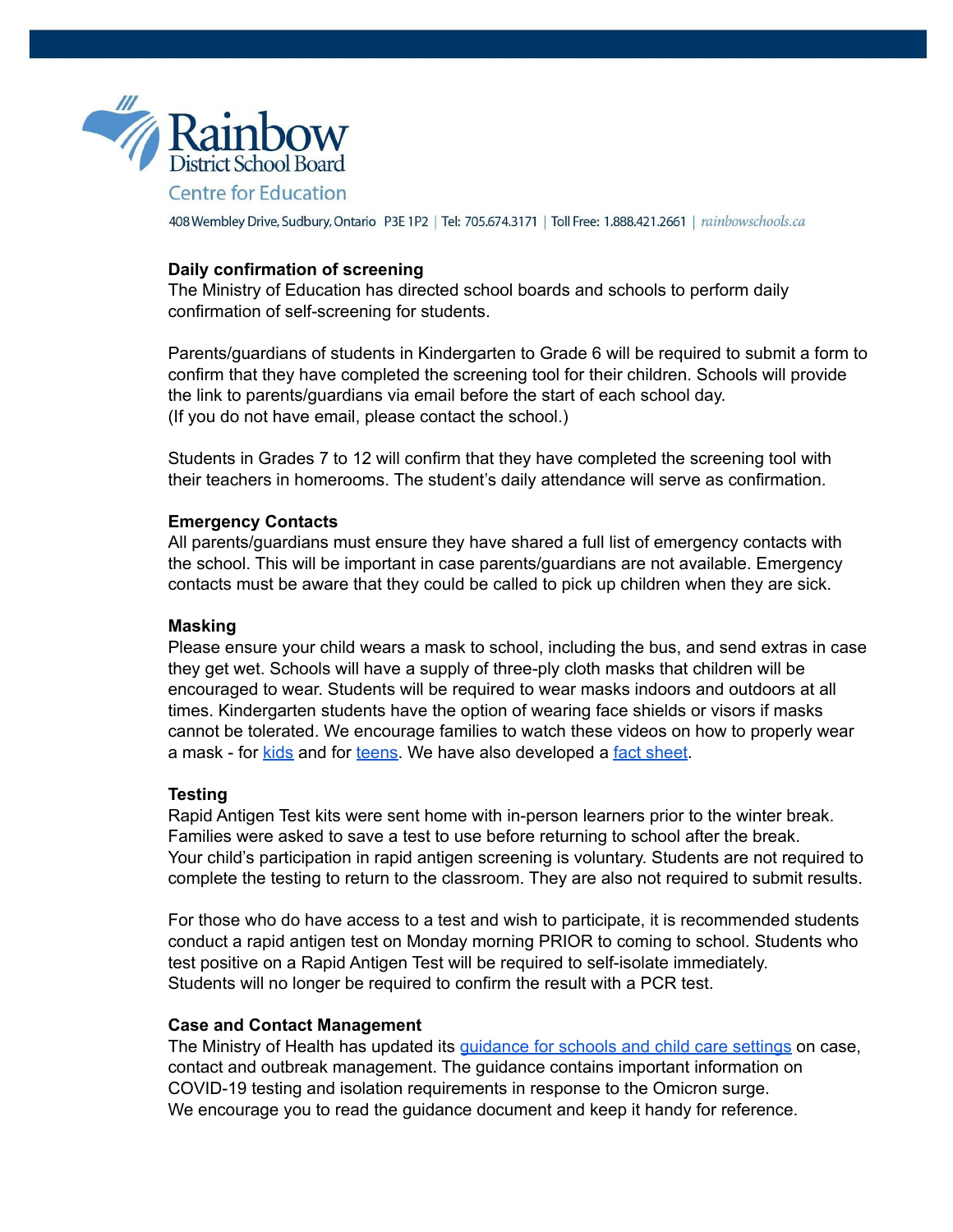

## **Dismissal of cohorts**

Given the widespread transmission of the Omicron variant and changes to the provincial testing approach, Public Health will no longer be advising school boards of confirmed cases of COVID-19 and/or asking schools to dismiss cohorts or declare outbreaks. As a result, schools will not have access to this information to share with parents/guardians as we have in the past. The COVID-19 Advisory Section on the Board website will not be updated.

Confirmed cases of COVID-19 in schools will not be reported on the provincial website. Going forward, school boards will be required to report absenteeism due to illness. As mandated by the Province, if absenteeism rises to a defined level (approximately 30%) in schools, we will notify Public Health Sudbury & Districts and follow their guidance.

### **Rapid Antigen Tests**

The Ministry of Education has sent us two rapid antigen tests for students and staff who are learning and teaching in person. These tests will be distributed to students next week. NOTE: If you do not want your child to receive these tests to bring them home and you would prefer to pick them up, please notify your child's school on Monday, January 17, 2022.

Students and staff will be required to actively screen each day, regardless of access to testing and to isolate if symptomatic, regardless of vaccination status and/or test access. Anyone with symptoms of COVID-19 will now be deemed to have COVID-19. The two rapid antigen tests provided are to be used when individuals are symptomatic.

As per the COVID-19: Interim Guidance for Schools and Child Care: Omicron Surge Guidance, if two consecutive rapid antigen tests, separated by 24 to 48 hours, are both negative, the symptomatic individual is less likely to have COVID-19 infection, and the individual should isolate until symptoms are improving for at least 24 hours (or 48 hours if gastrointestinal symptoms are present). We expect to receive more rapid antigen tests from the Ministry of Education as we move forward and will distribute them, as required.

#### **Transfer to In-person Learning or Remote Learning**

Throughout the pandemic, we have learned that in-person learning is important for the vast majority of our students, not only from an academic and social perspective, but also for their well-being.

As indicated at the beginning of the school year, the next opportunity to transfer to in-person learning or remote learning will be on February 7, 2022. Parents/guardians will be invited to complete a survey to confirm their status which will remain in effect for the remainder of the school year. The survey will be available January 18 to 20, 2022. Staffing will be adjusted at that time to accommodate requests for transfers. You will receive a link to the survey from your school.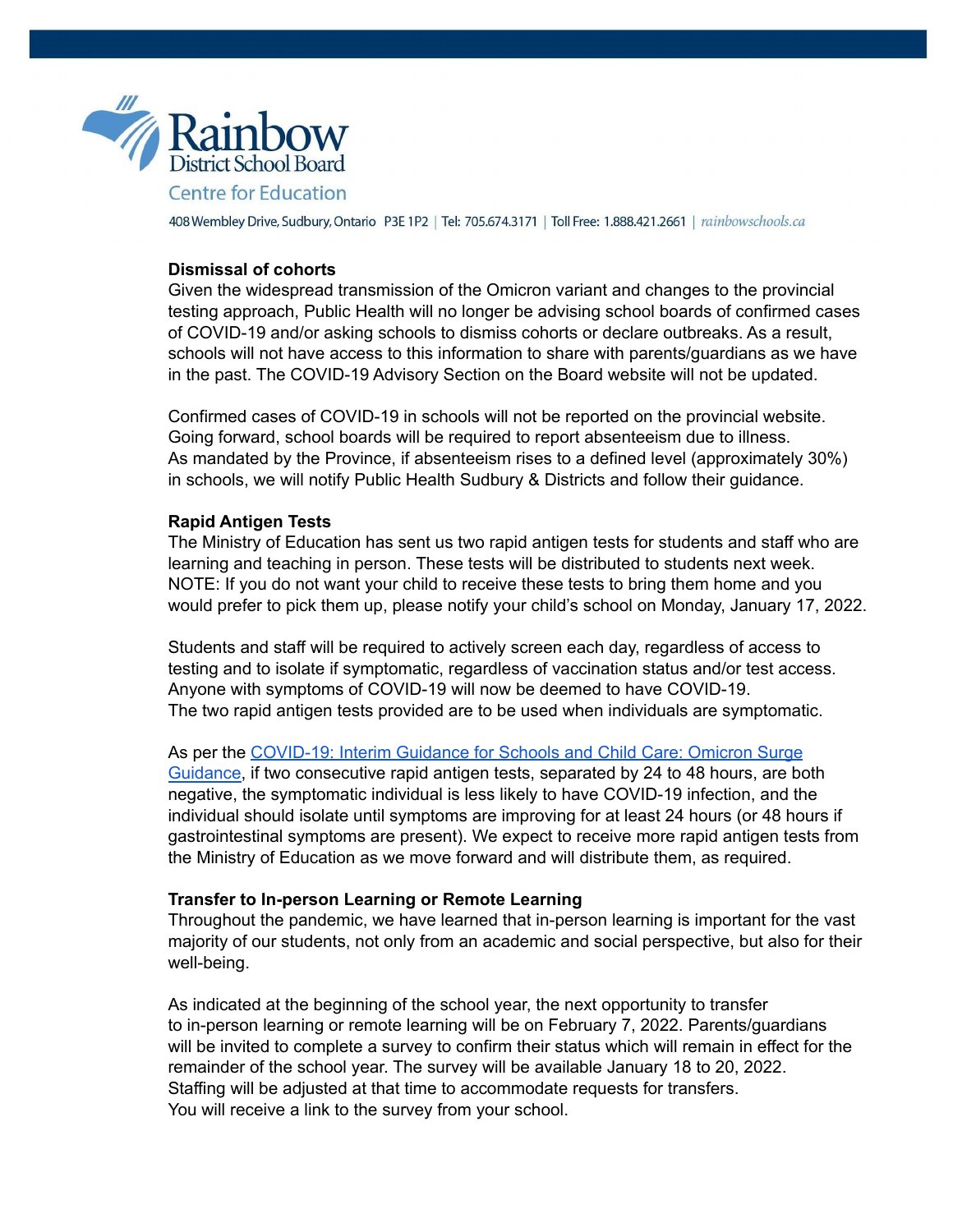

### **Short-term learning at home**

Schools will provide work for students who are required to self-isolate because they have tested positive or are required to quarantine because they are a close contact of someone who has tested positive for COVID-19. This also applies to students who are required to stay home based on guidance in the provincial screening tool.

Requests for short-term remote learning will be facilitated through the posting of assignments in Google Classrooms which will be updated regularly. Supporting materials such as anchor charts, success criteria and exemplars will be included, where applicable. Parents can contact schools if technology is required. The Ministry of Education has developed online resources which are featured on the home page of the Board website and can also be accessed at: rainbowschools.ca/parents/covid-19/learn-at-home-resources/. Paper copies will also be available on request where Internet access is limited.

### **Ventilation**

All Kindergarten classrooms have HEPA units. Ventilation devices have also been added to classrooms that do not have mechanical ventilation. Filters are being changed regularly on ventilation systems to ensure they are operating at maximum efficiency and capacity. We are receiving a total of 30 additional units for our schools.

## **School Based Vaccination Clinics**

Public Health may host vaccination clinics for students ages 5 to 11 during the school day. We will advise families if a clinic is being offered at your child's school. Vaccination is voluntary. No student will be vaccinated without signed consent. Parents/guardians will be invited to provide consent to have their child vaccinated, should they choose to do so.

### **Vaccination Opportunities**

There are many opportunities to get vaccinated. The schedule of clinics is updated weekly on the Public Health Sudbury & Districts website. Follow the link from rainbowschools.ca. There are also many resources on the vaccine online, including a COVID-19 Vaccine Information Sheet: For Children (age 5-11) and COVID-19 vaccines for children and youth.

#### **Sports/Music**

Indoor high contact and high intensity extra-curricular activities are being paused at this time. Cohorting protocols remain in effect for music classes.

### **Return of Technology**

If you borrowed technology from the school during the remote learning period, please bring it with you when you return to school for in-person learning. It's important that technology be available for student use at school.